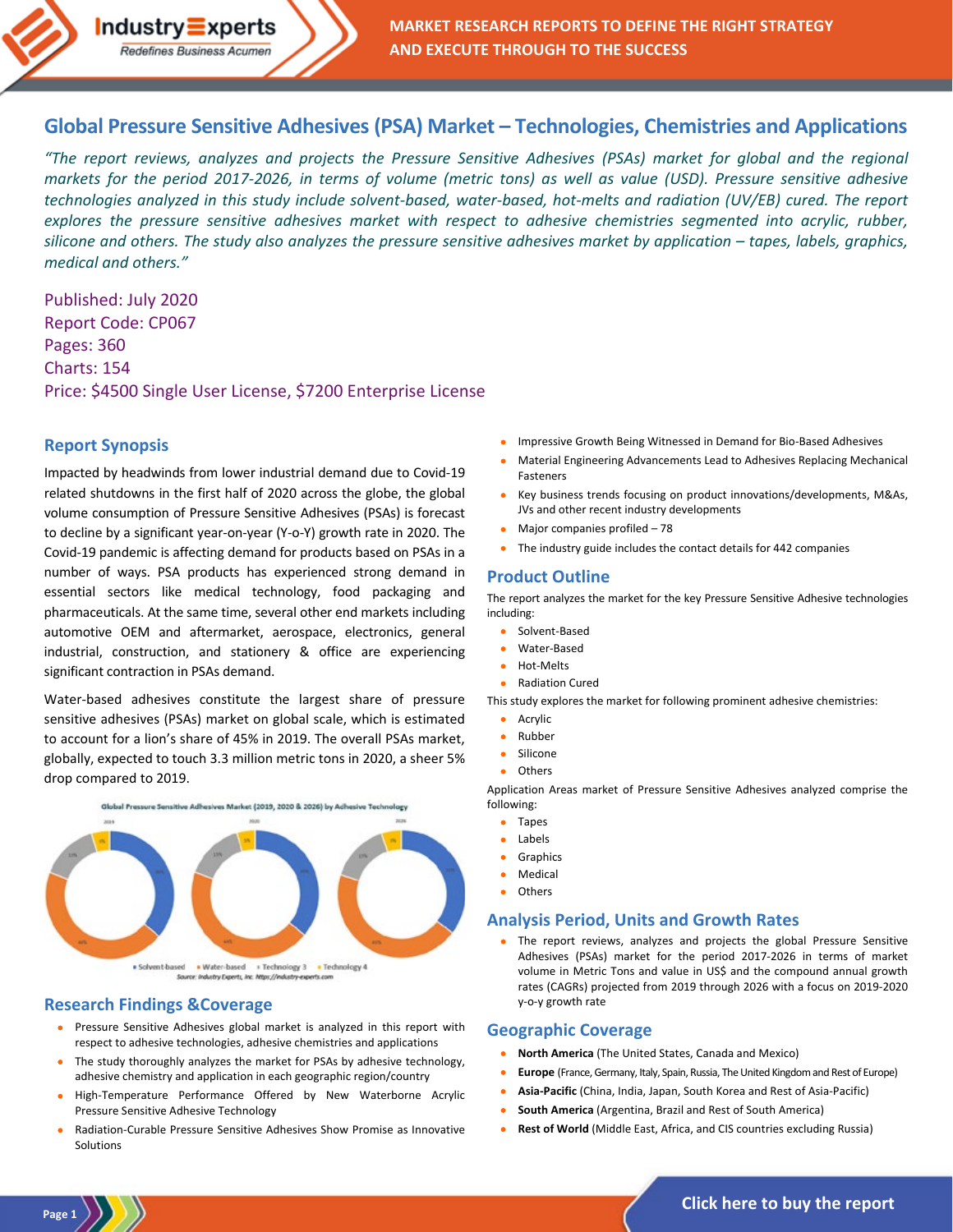

# **SAMPLE COMPANY PROFILE**

### **ASHLAND GLOBAL HOLDINGS INC. (UNITED STATES)**

50 E. RiverCenter Boulevard, Covington, Kentucky 41011 Phone: (859) 815-3333 Website: www.ashland.com

#### **Business Overview**

Ashland Global Holdings Inc. is a global leading specialty chemicals company offering wide range of products for industries such as building and construction, corrosion resistance, energy, food and beverage, health, wellness & nutraceuticals, medical, packaging printing and graphics, paints and coatings, personal and home care, pharmaceutical, transportation, recreational vehicles, and marine. Ashland operates through its 3 business segments - Specialty Ingredients, Composites and Intermediates and Solvents. Ashland employs approximately 6,000 people across more than 100 countries.

#### **Business Segments**

| Segment                              | <b>Products</b>                                                                                                                                                                                                                                                                                                                                                                                                                                                                                                                   |
|--------------------------------------|-----------------------------------------------------------------------------------------------------------------------------------------------------------------------------------------------------------------------------------------------------------------------------------------------------------------------------------------------------------------------------------------------------------------------------------------------------------------------------------------------------------------------------------|
| Specialty<br>Ingredients             | offers natural, synthetic and semisynthetic polymers<br>derived from cellulose ethers, vinyl pyrrolidones, acrylic<br>polymers, polyester and polyurethane-based adhesives,<br>and plant and seed extract for customers such as<br>pharmaceutical companies; makers of personal care<br>products, food and beverages; makers of nutraceuticals and<br>supplements; manufacturers of paint, coatings<br>and<br>construction materials; packaging and converting; and<br>oilfield service companies.                                |
| Composites                           | manufactures and sells a broad range of general-purpose<br>and high-performance grades of unsaturated polyester and<br>vinyl ester resins, gelcoats and low-profile additives for the<br>reinforced plastics industry. In addition, the business<br>manufactures and sells molten maleic anhydride for the<br>manufacture of a variety of products such as unsaturated<br>polyester resins, copolymers, lubricating oil additives,<br>alkenyl succinic anhydrides, malic acid, fumaric acid and<br>numerous derivative chemicals. |
| <b>Intermediates</b><br>and Solvents | is a leading producer of 1,4 butanediol (BDO) and related<br>derivatives, including tetrahydrofuran<br>and<br>$n-$<br>methylpyrrolidone, used as chemical intermediates in the<br>production of engineering polymers and polyurethanes,<br>and as specialty process solvents in a wide array of<br>applications including electronics, pharmaceuticals, water<br>filtration membranes and more.                                                                                                                                   |

Ashland manufactures and markets specialty coatings and adhesive solutions for use across multiple industries such as packaging, converting, building & construction, and transportation markets. Ashland's adhesives and coating technologies consists of acrylic polymers for pressuresensitive adhesives; urethane adhesive for flexible packaging applications; aqueous and radiation-curable adhesives and specialty coatings for printing and converting applications; emulsion polymer isocyanate adhesives for structural wood bonding; elastomeric polymer adhesives for commercial roofing applications; acrylic, polyurethane and epoxy structural adhesives for bonding fiberglass reinforced plastics, composites, thermoplastics and metals in automotive, marine, recreational and industrial applications; specialty phenolic resins for paper impregnation and friction material bonding.

# **SAMPLE TABLE/CHART**

Glance at 2019 Global Pressure Sensitive Adhesives Volume Market Share (%) by Geographic Region – North America, Europe, Asia-Pacific, South America and Rest of World



Asia-Pacific Pressure Sensitive Adhesives Market Analysis (2017-2026) by Adhesive Technology – Solvent-based, Water-based, Hot-Melts and Radiation Cured in USD Million



# **KEY PLAYERS PROFILED**

- 3M Company
- Ashland Global Holdings Inc.
- Avery Dennison Corporation
- **BASF SE**
- Bostik SA, an Arkema Company
- DIC Corporation
- Franklin International
- H.B. Fuller Company
- Henkel AG & Co. KGaA
- ICHEMCO s.r.l.
- Jowat SE
- KCC Corporation
- LG Chem Ltd.
- Momentive Performance Materials Inc.
- OMNOVA Solutions Inc.
- Organik Kimya San. ve Tic. A.S.
- Pidilite Industries Limited
- Shin-Etsu Chemical Co., Ltd. Silicone Division
- Sika AG
- Synthomer plc
- The Dow Chemical Company
- Toyochem Co., Ltd.

*…………………….more*

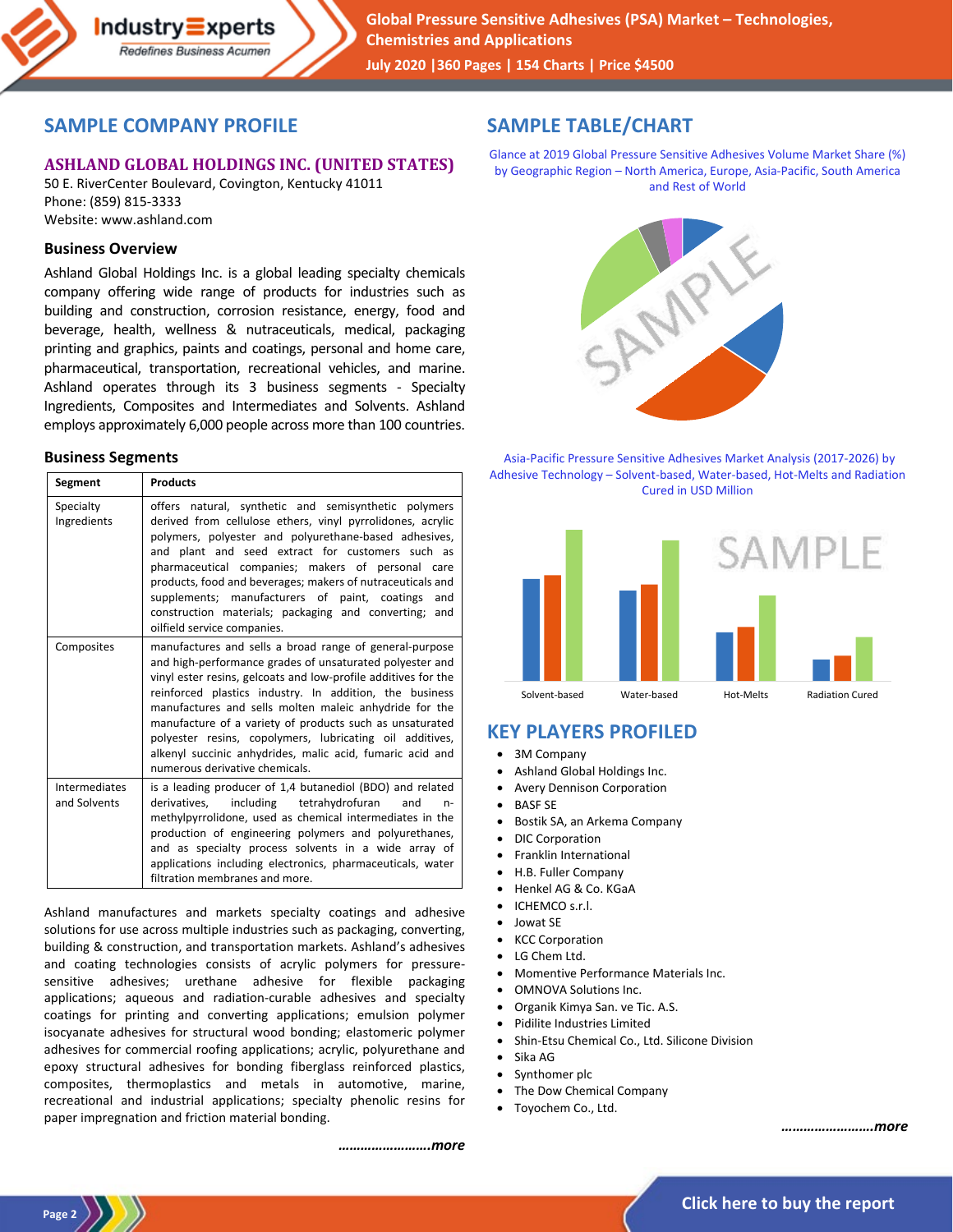

**Global Pressure Sensitive Adhesives (PSA) Market – Technologies, Chemistries and Applications July 2020 |360 Pages | 154 Charts | Price \$4500**

# **TABLE OF CONTENTS**

#### **PART A: GLOBAL MARKET PERSPECTIVE ........ 1**

| 1.1 COVID-19 Impact on Global Pressure Sensitive                                    |
|-------------------------------------------------------------------------------------|
|                                                                                     |
|                                                                                     |
| 1.2.1 Pressure Sensitive Adhesives 8                                                |
| 1.2.1.1 Types of Pressure Sensitive Adhesives based                                 |
|                                                                                     |
| 1.2.1.1.1 Solvent Based Pressure Sensitive Adhesives8                               |
| 1.2.1.1.2 Water Based Pressure Sensitive Adhesives. 9                               |
| 1.2.1.1.2.1 Water Based Solution Adhesives  10                                      |
| 1.2.1.1.2.2 Water Based Polymer                                                     |
|                                                                                     |
| 1.2.1.1.3 Hot Melt Pressure Sensitive Adhesives 11                                  |
|                                                                                     |
| 1.2.1.1.4 Radiation Cured Pressure Sensitive                                        |
|                                                                                     |
| 1.2.1.2 Types of Pressure Sensitive Adhesives based                                 |
|                                                                                     |
| 1.2.1.2.1 Rubber Based Pressure Sensitive Adhesives 15                              |
| 1.2.1.2.1.1 Natural Rubber Based 15                                                 |
| 1.2.1.2.1.2 Styrene-Butadiene Rubber Based  16                                      |
| 1.2.1.2.1.3 Styrenic Block Copolymer Based 16                                       |
| 1.2.1.2.2 Acrylic Based Pressure Sensitive Adhesives 16                             |
| 1.2.1.2.3 Silicone Based Pressure Sensitive Adhesives 17                            |
| 1.2.1.2.4 Other Pressure Sensitive Adhesives 17                                     |
| 1.2.1.3 Pressure Sensitive Adhesive Constructions 18                                |
| 1.2.1.4 Pressure Sensitive Adhesives Applications 19                                |
|                                                                                     |
|                                                                                     |
|                                                                                     |
|                                                                                     |
|                                                                                     |
|                                                                                     |
|                                                                                     |
|                                                                                     |
| 2.1 Numerous Packaging Applications Supported with                                  |
|                                                                                     |
| 2.2 High-Temperature Performance Offered by New                                     |
| Waterborne Acrylic PSA Technology 28                                                |
| 2.3 Wearable Medical Devices Gain the Benefit of                                    |
|                                                                                     |
| 2.4 Successful PSAs Balance Chemistry with                                          |
|                                                                                     |
| 2.5 Radiation-Curable Pressure Sensitive Adhesives                                  |
| Show Promise as Innovative Solutions  33                                            |
|                                                                                     |
| 2.6 Impressive Growth Being Witnessed in Demand                                     |
|                                                                                     |
| Bio-Based Adhesives being targeted by Adhesive                                      |
| 36                                                                                  |
| 2.7 Material Engineering Advancements Lead to                                       |
| Adhesives Replacing Mechanical Fasteners 36                                         |
| 2.8 An Inseparable Bond Develops between Electric                                   |
|                                                                                     |
|                                                                                     |
|                                                                                     |
| Ashland Global Holdings Inc. (United States)41                                      |
| Avery Dennison Corporation (United States)43                                        |
|                                                                                     |
| Bostik SA, an Arkema Company (France)49                                             |
|                                                                                     |
| Franklin International (United States) 54<br>H.B. Fuller Company (United States) 56 |

| The Dow Chemical Company (United States) 79                                                                             |
|-------------------------------------------------------------------------------------------------------------------------|
| 4. KEY BUSINESS AND PRODUCT TRENDS 84                                                                                   |
| Mactac Widens-up its PUREapply™ Pressure Sensitive                                                                      |
|                                                                                                                         |
| H.B. Fuller Expands Adhesives Business in South Africa84                                                                |
| Avery and GSF Collaborate to Make N95 Masks  84                                                                         |
| USDA Recognizes Mactac as the First Bio-Preferred<br>Pressure-Sensitive Adhesive Developer  85                          |
| Henkel Along with Medical & Technology Companies                                                                        |
|                                                                                                                         |
| Henkel Establishes New Adhesive Manufacturing Center in India 85                                                        |
| Mactac Unveils MacBond® Arctic Cold Temperature Tapes 86                                                                |
| DIC Corporation Launches DUALAM™ Fast-Curing Solvent-Free<br>Adhesive and Innovative Solvent-Free Lamination System  86 |
| Avery Unveils New Adhesive Materials 86                                                                                 |
| Acucote Expands its Pressure-Sensitive Adhesive Offering87                                                              |
| Bostik SA Unveils Glymo-Free Laminating PU Adhesives for                                                                |
| Food Contact Packaging Application  87                                                                                  |
| Avery Launches Surfas Adhesive Technology at Labelexpo                                                                  |
|                                                                                                                         |
| H.B. Fuller Specialized Advantra® SMART Adhesives 88                                                                    |
| Dow Launches New Pressure Sensitive Portfolio  88                                                                       |
| Lecta S.A Unveils Adestor Hot-Melt adhesives 88<br>Henkel Showcases Pressure Sensitive Adhesives (PSA) at               |
|                                                                                                                         |
| H. B Fuller Mark Develops New Advantra Warrior Adhesive . 89                                                            |
| Eastman Chemical to Expand in Netherlands 89                                                                            |
| Sika Launches SikaMelt®-675 OT Adhesive  90                                                                             |
| DuPont Unveils DOW CORNING MG 7-1020 Soft Skin                                                                          |
|                                                                                                                         |
| H.B. Fuller Company Expands in Japan 90<br>3M Company Launches Extended Wear Medical Transfer                           |
|                                                                                                                         |
| Dow Medical Solutions Unveils New Skin Adhesive MG 7-102091                                                             |
| Ashland Selects Beijersbergen & Partners BV as PSA                                                                      |
|                                                                                                                         |
| H.B. Fuller Showcased New Pressure Sensitive Adhesive                                                                   |
| Products at ICE Europe 2019 Exhibition  92<br>Ashland Develops New Medical Pressure Sensitive                           |
|                                                                                                                         |
| Akron Ascent Innovations, LLC Launches New Dry                                                                          |
|                                                                                                                         |
| Meridian Adhesives Group Acquires Evans Adhesive                                                                        |
|                                                                                                                         |
| OMNOVA Solutions, Inc Enters Distribution Agreement                                                                     |
|                                                                                                                         |
| Dow Silicones Introduces DOW CORNING™ MG7-1020 Soft                                                                     |
| H.B. Fuller Showcases its Swift® Melt 1908 PSA at                                                                       |
|                                                                                                                         |
| Synthomer Plc Showcases its Emulsion Acrylic Pressure                                                                   |
| Sensitive Adhesives at Munich Adhesives & Finishing                                                                     |
|                                                                                                                         |
| H.B. Fuller Showcases LunameltTM PS 4015 PSA at                                                                         |
| The Dow Chemical Expands its Silicones Business Portfolio 95                                                            |
| Henkel AG & Co, KGaA Introduces Hydrocolloid Hotmelt                                                                    |
|                                                                                                                         |
| KCC, Wonik, SJL Partners Acquire Stake in Momentive                                                                     |
|                                                                                                                         |
| Shin-Etsu Chemical Co., Ltd Invests Heavily in Silicone                                                                 |
|                                                                                                                         |
| Ashland Unveils Aroset 2100 PSA for Tape and Label                                                                      |

Organik Kimya San. ve Tic. A.S. (Turkey) .........................71 Pidilite Industries Limited (India) .................................... 73 Shin-Etsu Chemical Co., Ltd. Silicone Division (Japan).....74 Sika AG (Switzerland)...................................................... 76 Synthomer plc (United Kingdom).................................... 77

Applications.................................................................... 96 Jowat SE Establish a New Subsidiary in Thailand.............97 The Dow Chemical Company Launches ROBOND™ PS-7735 Acrylic PSA ...................................................................... 97 Pidilite and Jowat Enter into Collaboration on Adhesives Portfolio.......................................................................... 97

| Overview by Adhesive Technology  99                     |  |
|---------------------------------------------------------|--|
| 5.1.1 Global Pressure Sensitive Adhesives (PSA)         |  |
| Technology Market Overview by Geographic Region103      |  |
| 5.1.1.1 Solvent-based Pressure Sensitive Adhesives103   |  |
| 5.1.1.2 Water-based Pressure Sensitive Adhesives 107    |  |
| 5.1.1.3 Hot-Melt Pressure Sensitive Adhesives 111       |  |
| 5.1.1.4 Radiation (UV/EB) Cured Pressure Sensitive      |  |
|                                                         |  |
| 5.2 Global Pressure Sensitive Adhesives (PSA) Market    |  |
| Overview by Adhesive Chemistry  119                     |  |
| 5.2.1 Global Pressure Sensitive Adhesives (PSA)         |  |
| Chemistry Market Overview by Geographic Region123       |  |
| 5.2.1.1 Acrylic-based Pressure Sensitive Adhesives123   |  |
| 5.2.1.2 Rubber-based Pressure Sensitive Adhesives. 127  |  |
| 5.2.1.3 Silicone-based Pressure Sensitive Adhesives 131 |  |
| 5.2.1.4 Other Pressure Sensitive Adhesives 135          |  |
| 5.3 Global Pressure Sensitive Adhesives (PSA) Market    |  |
|                                                         |  |
| 5.3.1 Global Pressure Sensitive Adhesives (PSA)         |  |
| Application Market Overview by Geographic Region 143    |  |
|                                                         |  |
|                                                         |  |
| 5.3.1.3 Graphic Films/Sheets  151                       |  |
| 5.3.1.4 Medical Applications 155                        |  |
|                                                         |  |
| <b>PART B: REGIONAL MARKET PERSPECTIVE 163</b>          |  |
| Global Pressure Sensitive Adhesives (PSA) Market        |  |
| Overview by Geographic Region 163                       |  |
| REGIONAL MARKET OVERVIEW 167                            |  |
|                                                         |  |
| 6.1 North American Pressure Sensitive Adhesives         |  |
| (PSA) Market Overview by Geographic Region<br>168       |  |
|                                                         |  |

**5. GLOBAL MARKET OVERVIEW.............................98** 5.1 Global Pressure Sensitive Adhesives (PSA) Market

| 0.1 NOI (1) AMERICAN PRESSURE SENSITIVE AUNESIVES                                          |
|--------------------------------------------------------------------------------------------|
| (PSA) Market Overview by Geographic Region 168                                             |
| 6.2 North American Pressure Sensitive Adhesives                                            |
| (PSA) Market Overview by Adhesive Technology  172                                          |
| 6.3 North American Pressure Sensitive Adhesives                                            |
| (PSA) Market Overview by Adhesive Chemistry  176                                           |
| 6.4 North American Pressure Sensitive Adhesives                                            |
| (PSA) Market Overview by Application 180                                                   |
|                                                                                            |
|                                                                                            |
| Adhesive Products, Inc. (United States) 186                                                |
| Adhesive Technologies, Inc. (United States) 186                                            |
| Adhesives Research, Inc. (United States) 187                                               |
| Alfa International Corporation (United States) 190                                         |
| Aqua Based Technologies, a division of ADM Tronics, Inc.                                   |
|                                                                                            |
| Ashland Global Holdings Inc. (United States) 191                                           |
| Avery Dennison Corporation (United States) 193                                             |
| Bond Tech Industries Inc. (United States) 196                                              |
| Cattie Adhesives (United States)  196                                                      |
| Dyna-Tech Adhesives, Inc. (United States) 197                                              |
| Evans Adhesive Corporation (United States)  198                                            |
| Franklin International (United States) 199                                                 |
| Functional Coatings, Inc. (United States)  201<br>H.B. Fuller Company (United States)  202 |
| Royal Adhesives & Sealants, LLC (United States)  205                                       |
| Wisdom Adhesives Worldwide (United States)  205                                            |
| Heartland Adhesives LLC. (United States) 206                                               |
| ITW Performance Polymers (United States)  207                                              |
| Master Bond Inc. (United States) 208                                                       |
| Momentive Performance Materials Inc. (United States)209                                    |
| OMNOVA Solutions Inc. (United States)  210                                                 |
| The Dow Chemical Company (United States)  211                                              |
| Worthen Industries, Inc. (United States)  214                                              |

ICHEMCO s.r.l. (Italy).......................................................63 Jowat SE (Germany) ........................................................66 KCC Corporation (South Korea) .......................................67 LG Chem Ltd. (South Korea) ............................................68 Momentive Performance Materials Inc. (United States) .69 OMNOVA Solutions Inc. (United States)..........................70

**Page 3**